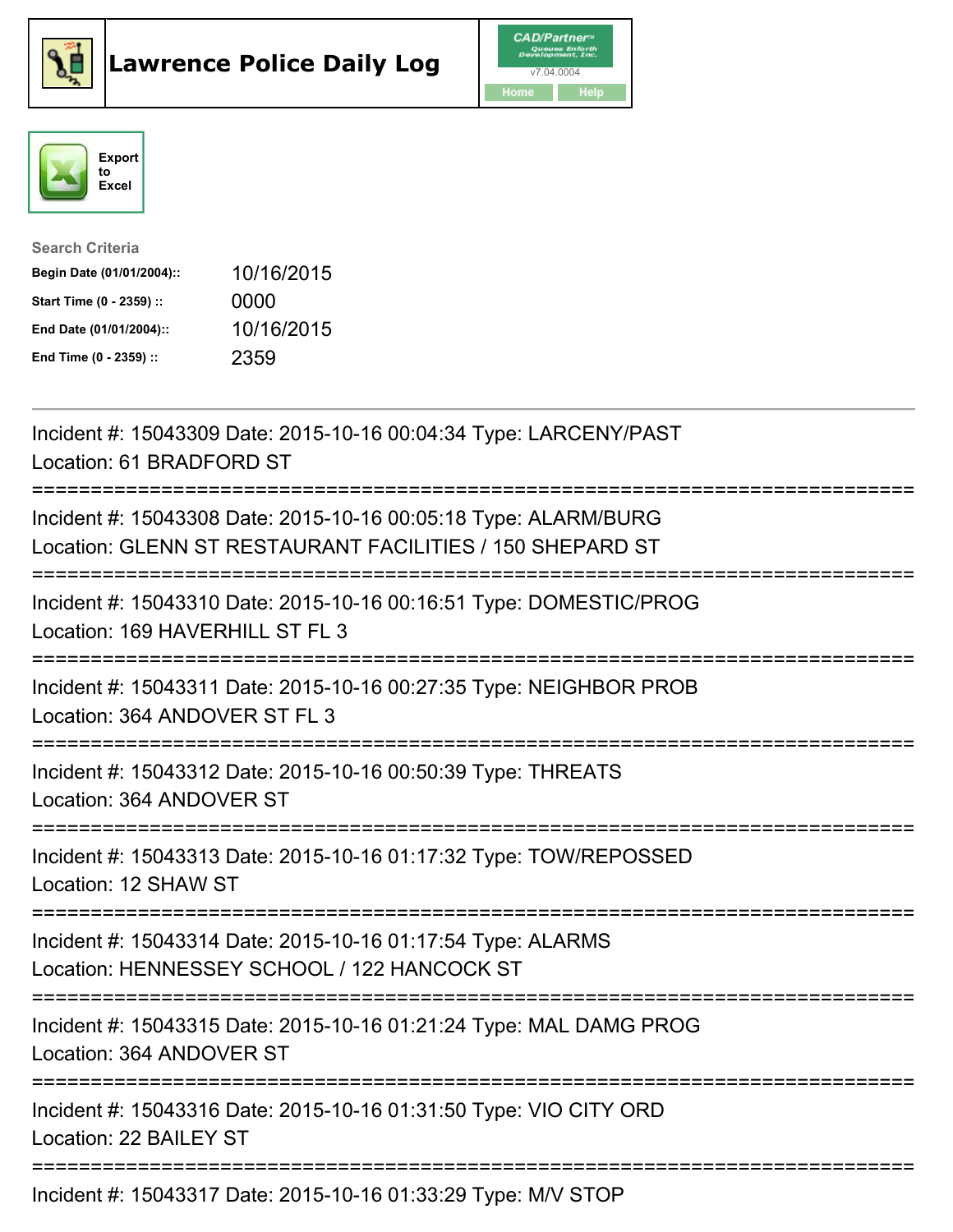Location: ESSEX ST & MILL ST =========================================================================== Incident #: 15043318 Date: 2015-10-16 01:33:57 Type: M/V STOP Location: BROADWAY & VALLEY ST =========================================================================== Incident #: 15043319 Date: 2015-10-16 01:38:51 Type: M/V STOP Location: HOLLY & BROADWAY =========================================================================== Incident #: 15043320 Date: 2015-10-16 01:40:52 Type: DISORDERLY Location: 7-ELEVEN / 360 BROADWAY =========================================================================== Incident #: 15043321 Date: 2015-10-16 01:47:08 Type: M/V STOP Location: ELM ST & JACKSON ST =========================================================================== Incident #: 15043322 Date: 2015-10-16 01:49:19 Type: M/V STOP Location: MAY ST & RAILROAD ST =========================================================================== Incident #: 15043323 Date: 2015-10-16 01:56:31 Type: M/V STOP Location: 191 MAPLE ST =========================================================================== Incident #: 15043324 Date: 2015-10-16 01:57:41 Type: M/V STOP Location: HAMPSHIRE ST & METHUEN ST =========================================================================== Incident #: 15043325 Date: 2015-10-16 02:10:21 Type: SUS PERS/MV Location: 15 LENOX ST =========================================================================== Incident #: 15043326 Date: 2015-10-16 02:10:46 Type: M/V STOP Location: LAWRENCE ST & LOWFI I ST =========================================================================== Incident #: 15043327 Date: 2015-10-16 02:13:45 Type: SUS PERS/MV Location: 75 JACKSON ST =========================================================================== Incident #: 15043328 Date: 2015-10-16 02:18:01 Type: M/V STOP Location: BROADWAY & ESSEX ST =========================================================================== Incident #: 15043329 Date: 2015-10-16 02:24:54 Type: M/V STOP Location: ANDOVER ST & BEACON ST =========================================================================== Incident #: 15043330 Date: 2015-10-16 02:26:59 Type: M/V STOP Location: PLEASANT ST & WOODLAND ST ===========================================================================

Incident #: 15043331 Date: 2015-10-16 02:46:21 Type: M/V STOP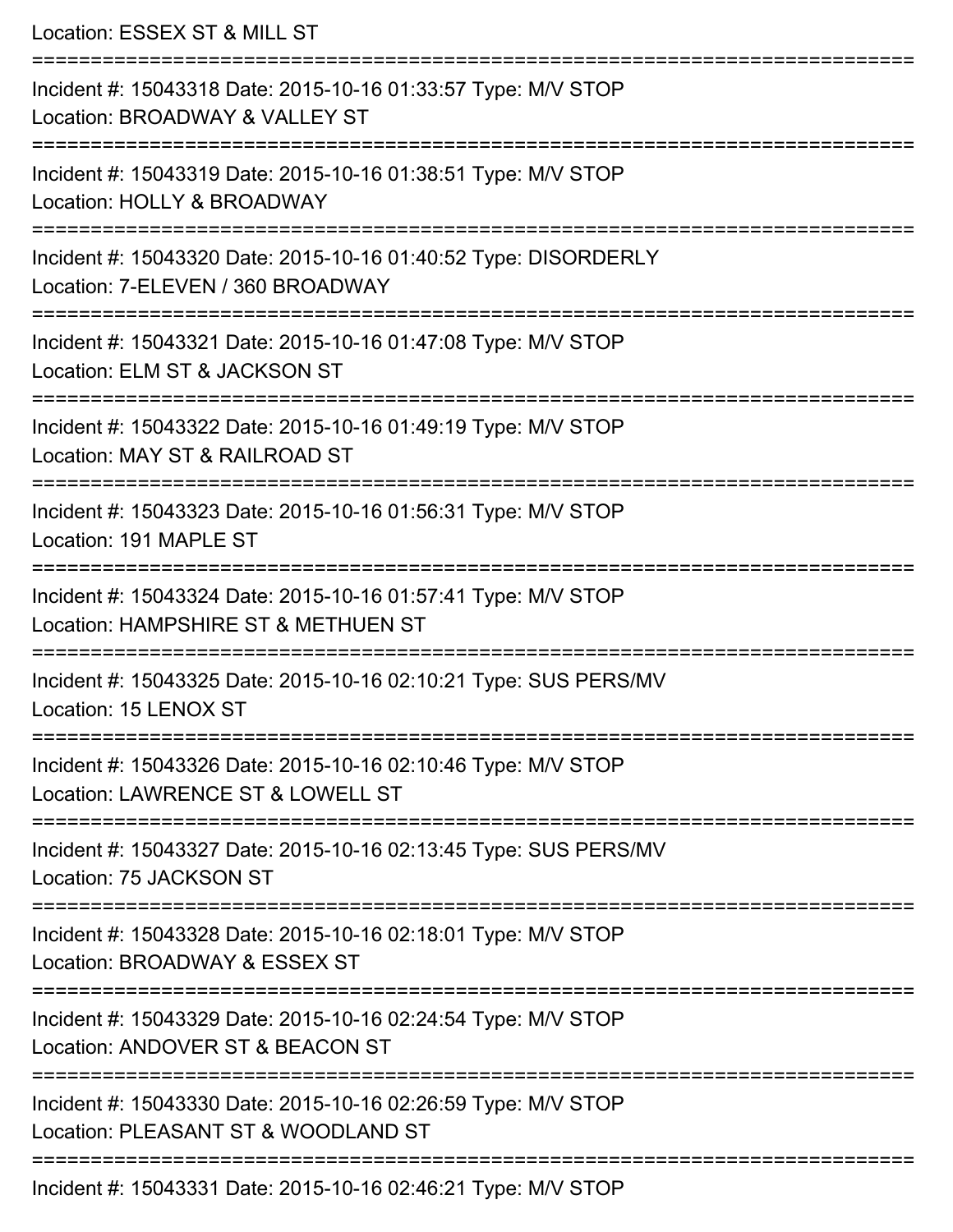| Incident #: 15043332 Date: 2015-10-16 03:14:06 Type: M/V STOP<br>Location: SOVERIGN BANK / 460 S UNION ST      |
|----------------------------------------------------------------------------------------------------------------|
| Incident #: 15043333 Date: 2015-10-16 03:53:30 Type: M/V STOP<br>Location: CARVER ST & SHATTUCK ST             |
| Incident #: 15043334 Date: 2015-10-16 03:54:45 Type: M/V STOP<br>Location: MANCHESTER ST & WEST ST             |
| Incident #: 15043335 Date: 2015-10-16 03:58:19 Type: M/V STOP<br>Location: AVON ST & E HAVERHILL ST            |
| Incident #: 15043336 Date: 2015-10-16 04:00:50 Type: M/V STOP<br>Location: AMESBURY ST & ESSEX ST              |
| Incident #: 15043337 Date: 2015-10-16 04:03:32 Type: M/V STOP<br>Location: FALLS BRIDGE / null                 |
| Incident #: 15043338 Date: 2015-10-16 04:07:00 Type: M/V STOP<br>Location: S UNION ST & SALEM ST               |
| Incident #: 15043339 Date: 2015-10-16 04:11:56 Type: INVEST CONT<br>Location: 231 FERRY ST                     |
| Incident #: 15043340 Date: 2015-10-16 04:40:22 Type: MEDIC SUPPORT<br>Location: 1 TREMONT ST #2                |
| Incident #: 15043341 Date: 2015-10-16 04:45:05 Type: ALARMS<br>Location: 122 HANCOCK ST                        |
| Incident #: 15043342 Date: 2015-10-16 05:53:30 Type: ALARMS<br>Location: LAWRENCE HIGH SCHOOL / 70 N PARISH RD |
| Incident #: 15043343 Date: 2015-10-16 05:54:40 Type: ALARMS<br>Location: FROST SCHOOL / 33 HAMLET ST           |
| Incident #: 15043344 Date: 2015-10-16 05:55:24 Type: ALARMS<br>Location: BRUCE SCHOOL / 135 BUTLER ST          |
| Incident #: 15043345 Date: 2015-10-16 06:43:21 Type: M/V STOP                                                  |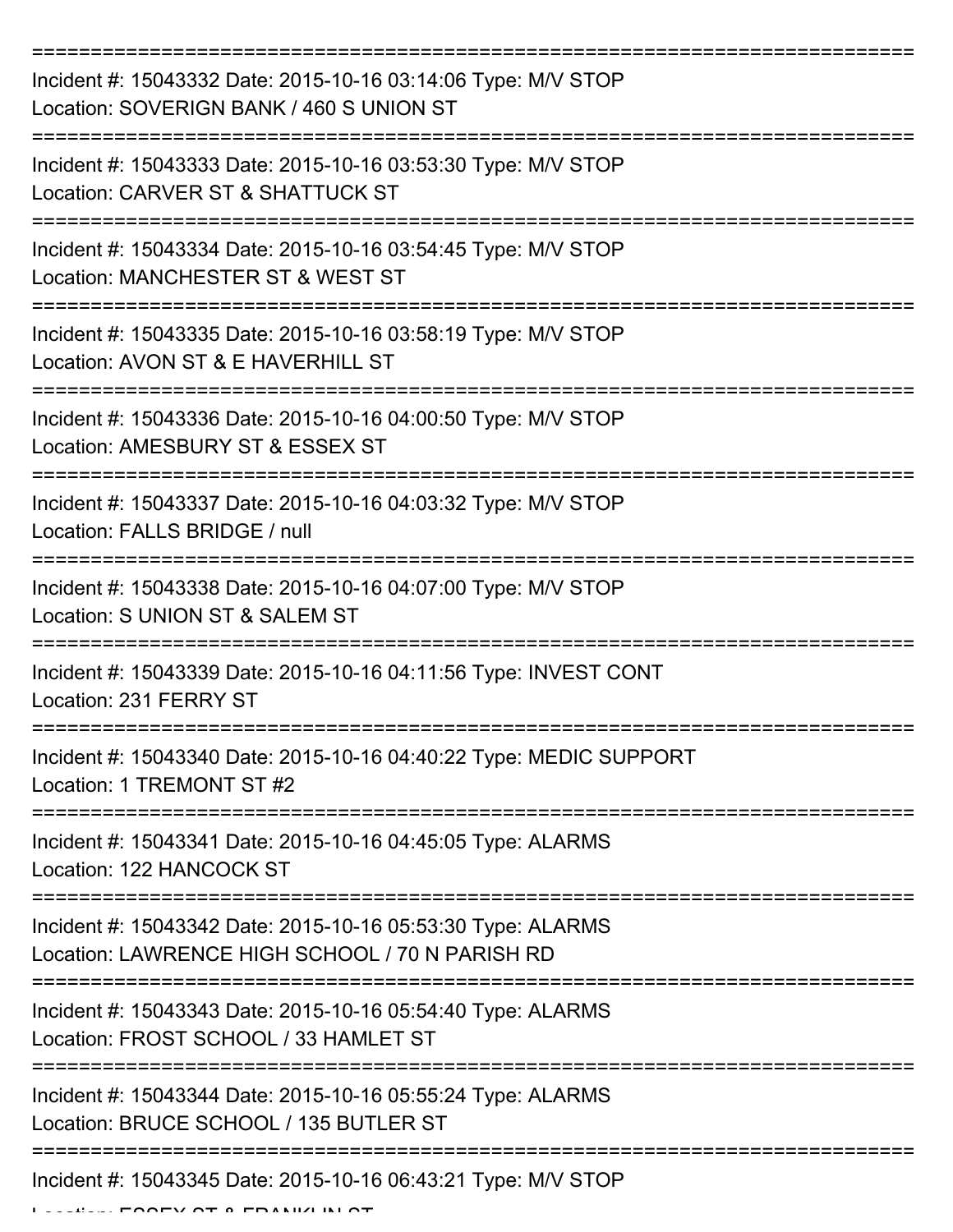| Incident #: 15043346 Date: 2015-10-16 06:48:45 Type: AUTO ACC/UNK PI<br>Location: 331 WATER ST      |
|-----------------------------------------------------------------------------------------------------|
| Incident #: 15043347 Date: 2015-10-16 06:48:55 Type: FIGHT<br>Location: 50 BROADWAY                 |
| Incident #: 15043348 Date: 2015-10-16 06:51:19 Type: TOW OF M/V<br>Location: 32 BYRON AV            |
| Incident #: 15043349 Date: 2015-10-16 06:51:31 Type: PARK & WALK<br>Location: BROADWAY              |
| Incident #: 15043350 Date: 2015-10-16 06:59:32 Type: MEDIC SUPPORT<br>Location: 66 DUCKETT AV       |
| Incident #: 15043351 Date: 2015-10-16 07:08:58 Type: CLOSE STREET<br>Location: KENT ST & S UNION ST |
| Incident #: 15043352 Date: 2015-10-16 07:24:03 Type: MAN DOWN<br>Location: 9 MYRTLE CT              |
| Incident #: 15043353 Date: 2015-10-16 07:24:39 Type: CLOSE STREET<br>Location: AVON ST & JACKSON ST |
| Incident #: 15043354 Date: 2015-10-16 07:33:17 Type: ALARMS<br>Location: LFD / 112 BAILEY ST        |
| Incident #: 15043355 Date: 2015-10-16 07:36:17 Type: CLOSE STREET<br>Location: BOXFORD ST           |
| Incident #: 15043356 Date: 2015-10-16 07:40:57 Type: M/V STOP<br><b>Location: 51 MERRIMACK ST</b>   |
| Incident #: 15043358 Date: 2015-10-16 07:47:41 Type: INVEST CONT<br>Location: 231 FERRY ST          |
| Incident #: 15043357 Date: 2015-10-16 07:49:01 Type: CLOSE STREET<br>Location: AVON ST & BRUCE ST   |
| Incident #: 15043359 Date: 2015-10-16 08:19:06 Type: CLOSE STREET                                   |

Location: HAMPSHIDE ST & MADION AV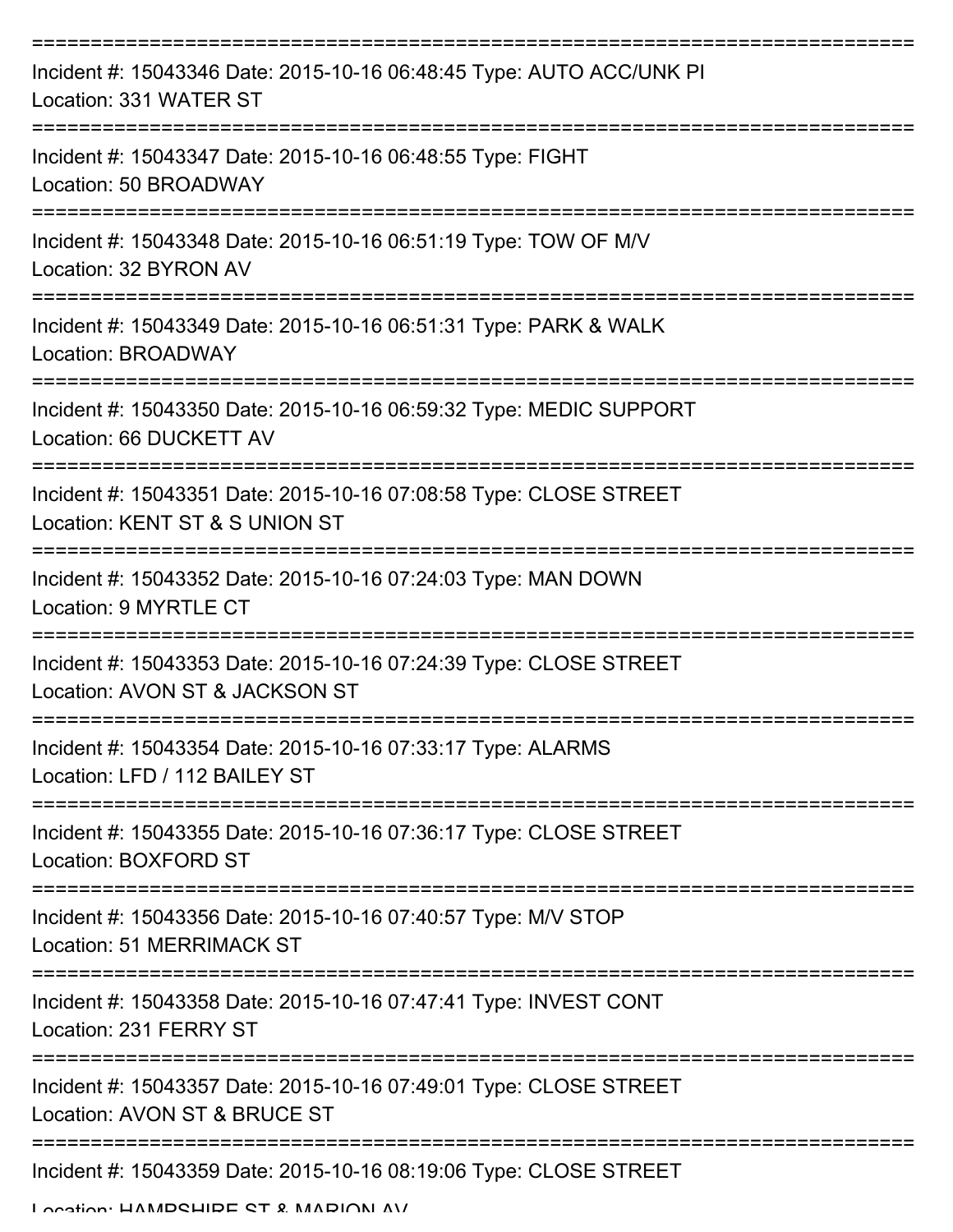| Incident #: 15043360 Date: 2015-10-16 08:28:23 Type: ABAND MV<br>Location: 21 MONTGOMERY ST                            |
|------------------------------------------------------------------------------------------------------------------------|
| Incident #: 15043361 Date: 2015-10-16 08:29:14 Type: LARCENY/PAST<br>Location: HEADSTART (GLCAC) / 305 ESSEX ST        |
| Incident #: 15043362 Date: 2015-10-16 08:41:45 Type: MEDIC SUPPORT<br>Location: 7 HILLSIDE AV                          |
| Incident #: 15043363 Date: 2015-10-16 09:05:58 Type: TRESPASSING<br>Location: COMMUNITY ADULT DAYCARE / 120 BROADWAY   |
| Incident #: 15043364 Date: 2015-10-16 09:24:46 Type: SUS PERS/MV<br>Location: 296 BROADWAY                             |
| Incident #: 15043365 Date: 2015-10-16 09:29:25 Type: MISSING PERS<br>Location: LAWRENCE HIGH SCHOOL / 233 HAVERHILL ST |
| Incident #: 15043366 Date: 2015-10-16 09:44:05 Type: FORGERY PAST<br>Location: 209 FERRY ST                            |
| Incident #: 15043367 Date: 2015-10-16 09:48:53 Type: M/V STOP<br>Location: 42 FAIRMONT                                 |
| Incident #: 15043368 Date: 2015-10-16 10:01:53 Type: DISTURBANCE<br>Location: FREEMAN CT & HANCOCK ST                  |
| Incident #: 15043369 Date: 2015-10-16 10:06:42 Type: M/V STOP<br>Location: ESSEX ST & LAWRENCE ST                      |
| Incident #: 15043370 Date: 2015-10-16 10:10:37 Type: PARK & WALK<br>Location: BRADFORD ST & BROADWAY                   |
| Incident #: 15043371 Date: 2015-10-16 10:13:29 Type: M/V STOP<br>Location: 295 S BROADWAY                              |
| Incident #: 15043372 Date: 2015-10-16 10:13:47 Type: AUTO ACC/NO PI<br>Location: BROADWAY & WHITMAN ST                 |
| ---------------------------<br>Incident #: 15043373 Date: 2015-10-16 10:16:15 Type: M/V STOP                           |

Location: 283 S BROADWAY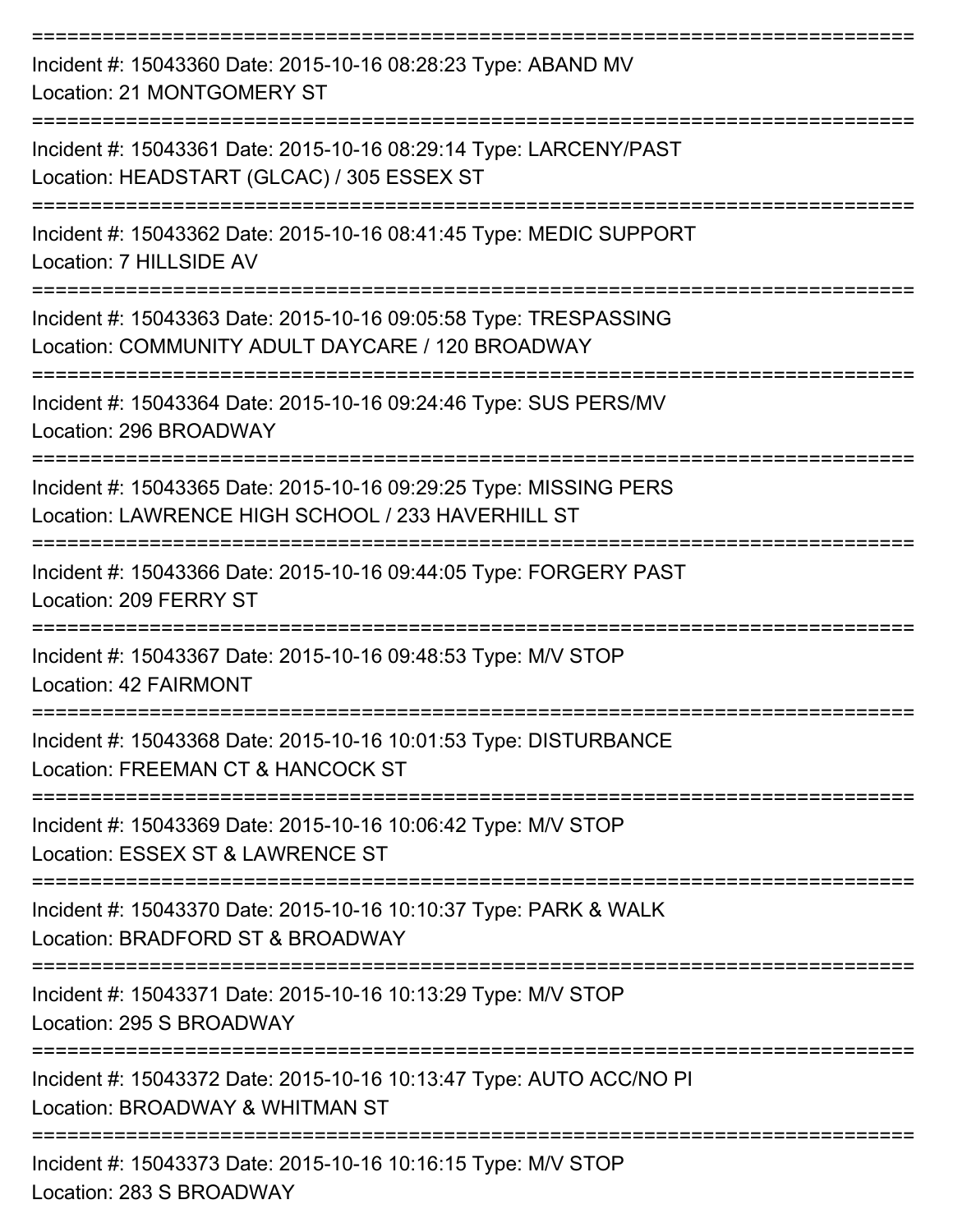| Incident #: 15043374 Date: 2015-10-16 10:17:04 Type: STOL/MV/PAS<br>Location: 315 HAMPSHIRE ST                                                                |
|---------------------------------------------------------------------------------------------------------------------------------------------------------------|
| Incident #: 15043375 Date: 2015-10-16 10:29:23 Type: A&B PAST<br>Location: DUNKIN DONUTS / 104 MARSTON ST                                                     |
| Incident #: 15043376 Date: 2015-10-16 10:54:02 Type: DISTURBANCE<br>Location: 50 ESSEX ST                                                                     |
| Incident #: 15043377 Date: 2015-10-16 11:02:50 Type: HIT & RUN PRO<br>Location: ESSEX ST & UNION ST                                                           |
| Incident #: 15043378 Date: 2015-10-16 11:16:58 Type: M/V STOP<br>Location: APPLETON ST & ESSEX ST<br>;===================================<br>---------------- |
| Incident #: 15043379 Date: 2015-10-16 11:18:37 Type: HIT & RUN M/V<br>Location: 179 WATER ST                                                                  |
| Incident #: 15043380 Date: 2015-10-16 11:25:03 Type: WARRANT SERVE<br>Location: 73 WINTHROP AV<br>:================================                           |
| Incident #: 15043381 Date: 2015-10-16 11:28:21 Type: PARK & WALK<br>Location: BRADFORD ST & BROADWAY                                                          |
| Incident #: 15043382 Date: 2015-10-16 11:35:20 Type: M/V STOP<br>Location: 45 FRANKLIN ST                                                                     |
| Incident #: 15043383 Date: 2015-10-16 11:46:16 Type: A&B PAST<br>Location: JACKSON ST & PARK ST                                                               |
| Incident #: 15043384 Date: 2015-10-16 11:54:45 Type: M/V STOP<br>Location: ESSEX ST & NEWBURY ST                                                              |
| Incident #: 15043385 Date: 2015-10-16 12:11:59 Type: PARK & WALK<br>Location: BRADFORD ST & BROADWAY                                                          |
| Incident #: 15043386 Date: 2015-10-16 12:12:56 Type: M/V STOP<br>Location: 24 MT VERNON ST                                                                    |
| Incident #: 15043388 Date: 2015-10-16 12:15:36 Type: CK WELL BEING<br>Location: 3 WOODLAND ST                                                                 |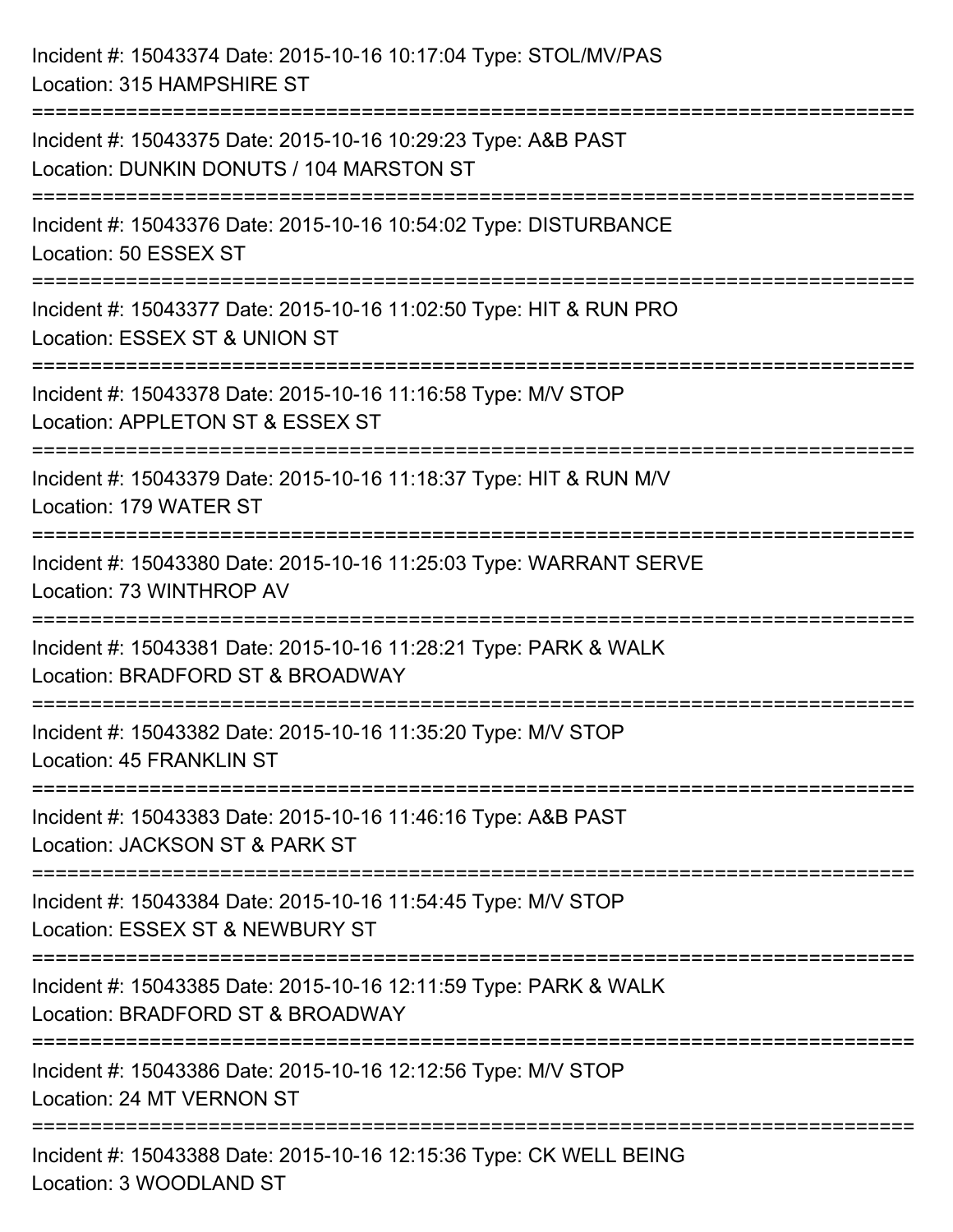| Incident #: 15043387 Date: 2015-10-16 12:16:30 Type: INVEST CONT<br>Location: 94 CROSS ST                |
|----------------------------------------------------------------------------------------------------------|
| Incident #: 15043389 Date: 2015-10-16 12:34:17 Type: M/V STOP<br>Location: APPLETON ST & ESSEX ST        |
| Incident #: 15043390 Date: 2015-10-16 12:37:00 Type: MV/BLOCKING<br>Location: 56 LEXINGTON ST            |
| Incident #: 15043391 Date: 2015-10-16 12:37:14 Type: M/V STOP<br>Location: 360 MERRIMACK ST              |
| Incident #: 15043392 Date: 2015-10-16 12:37:51 Type: M/V STOP<br>Location: MARSTON ST & STORROW ST       |
| Incident #: 15043393 Date: 2015-10-16 12:42:30 Type: WIRE DOWN<br>Location: 39 TREMONT ST                |
| Incident #: 15043394 Date: 2015-10-16 12:51:25 Type: M/V STOP<br>Location: FERRY ST & KENDALL ST         |
| Incident #: 15043395 Date: 2015-10-16 12:54:54 Type: 911 HANG UP<br>Location: 90 LOWELL ST               |
| Incident #: 15043396 Date: 2015-10-16 13:00:05 Type: LARCENY/PAST<br>Location: 360 MERRIMACK ST          |
| Incident #: 15043397 Date: 2015-10-16 13:13:17 Type: COURT DOC SERVE<br>Location: 198 ESSEX ST #307      |
| Incident #: 15043398 Date: 2015-10-16 13:19:10 Type: SUS PERS/MV<br>Location: HAVERHILL ST & RAILROAD ST |
| Incident #: 15043399 Date: 2015-10-16 13:20:06 Type: ABAND MV<br>Location: 34 HAVERHILL ST               |
| Incident #: 15043400 Date: 2015-10-16 13:20:59 Type: WARRANT SERVE<br>Location: 4 KENT ST                |
| Incident #: 15043401 Date: 2015-10-16 13:21:43 Type: SHOPLIFTING<br>Location: MARSHALLS / 73 WINTHROP AV |

===========================================================================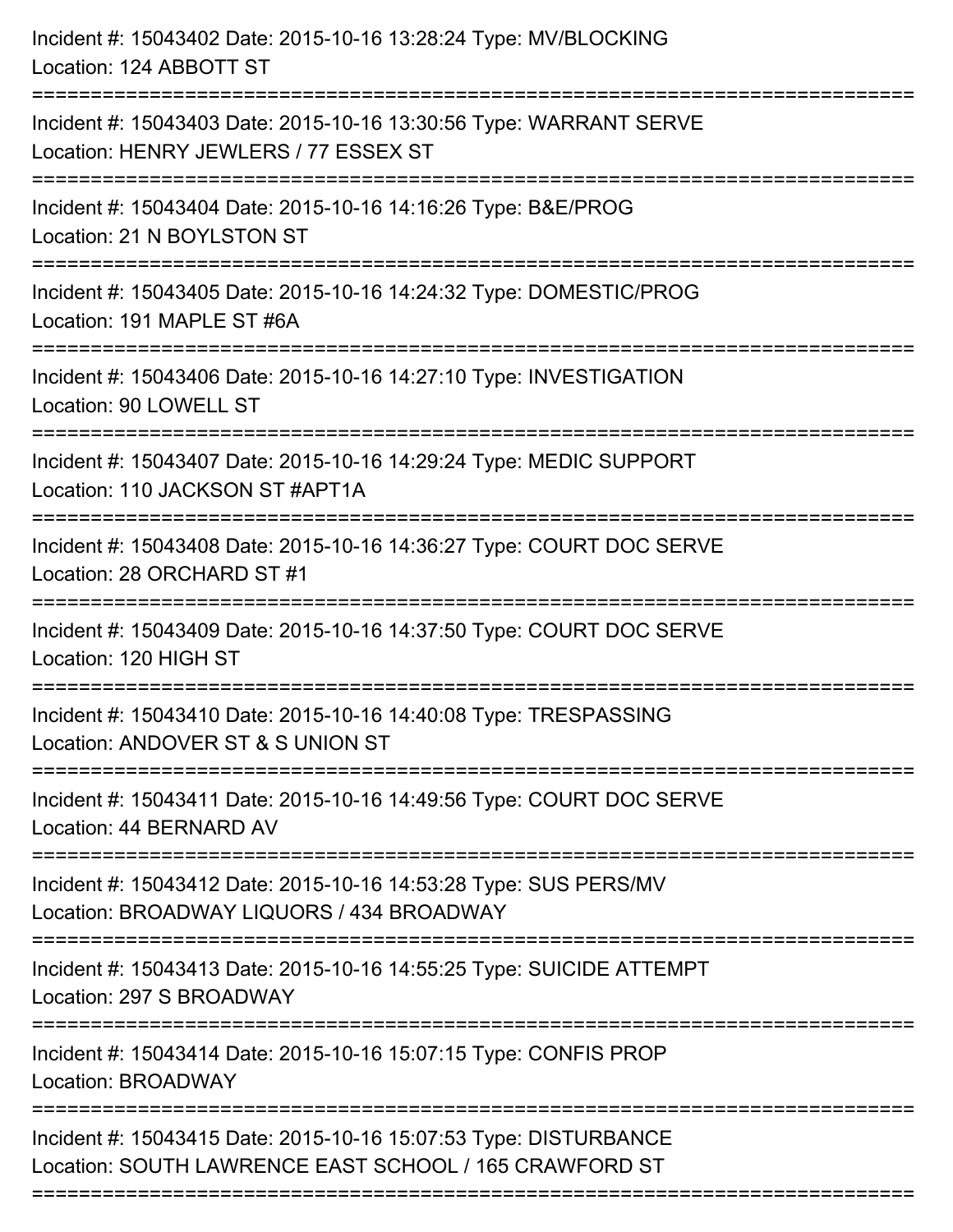Location: 10 E LAUREL ST

| Incident #: 15043417 Date: 2015-10-16 15:34:53 Type: TRESPASSING<br>Location: MCDONALDS / 50 BROADWAY                     |
|---------------------------------------------------------------------------------------------------------------------------|
| Incident #: 15043418 Date: 2015-10-16 15:42:29 Type: HIT & RUN M/V<br>Location: 303 PROSPECT ST                           |
| Incident #: 15043419 Date: 2015-10-16 16:03:37 Type: INVESTIGATION<br><b>Location: 280 MERRIMACK ST</b>                   |
| Incident #: 15043420 Date: 2015-10-16 16:12:34 Type: DISTURBANCE<br>Location: 55 BAY STATE RD                             |
| Incident #: 15043421 Date: 2015-10-16 16:16:03 Type: AUTO ACC/NO PI<br>Location: 191 SALEM ST                             |
| Incident #: 15043422 Date: 2015-10-16 16:18:19 Type: DRUG VIO<br>Location: E HAVERHILL ST & JOSEPHINE AV                  |
| Incident #: 15043423 Date: 2015-10-16 16:20:36 Type: AUTO ACC/NO PI<br>Location: DURHAM ST & S BROADWAY                   |
| Incident #: 15043424 Date: 2015-10-16 16:40:09 Type: AUTO ACC/NO PI<br>Location: HAVERHILL ST & NEWBURY ST                |
| =================<br>Incident #: 15043425 Date: 2015-10-16 16:51:03 Type: AUTO ACC/NO PI<br>Location: BROADWAY & CROSS ST |
| Incident #: 15043426 Date: 2015-10-16 16:51:36 Type: M/V STOP<br>Location: ESSEX ST & HAMPSHIRE ST                        |
| Incident #: 15043427 Date: 2015-10-16 17:08:05 Type: B&E/PAST<br>Location: 48 FAIRMONT ST #BACK SIDE DOOR FL 1            |
| Incident #: 15043428 Date: 2015-10-16 17:36:14 Type: NOISE ORD<br>Location: 90 BROOKFIELD ST FL 1                         |
| Incident #: 15043429 Date: 2015-10-16 17:40:14 Type: MEDIC SUPPORT<br>Location: 77 S UNION ST #216 FL 2                   |
|                                                                                                                           |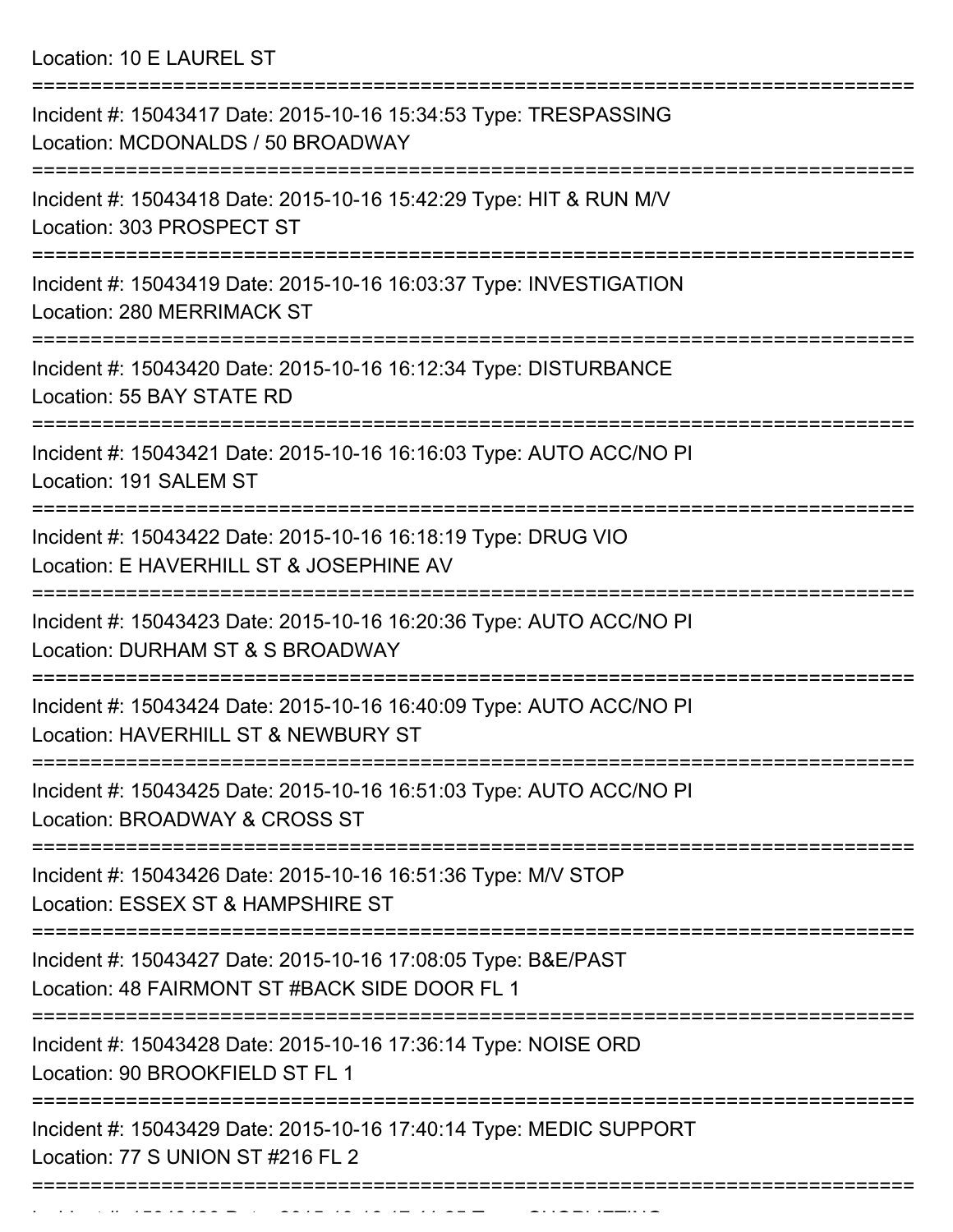Location: MARKET BASKET / 700 ESSEX ST

| Incident #: 15043431 Date: 2015-10-16 17:46:58 Type: SUS PERS/MV<br>Location: AMES ST & BUTLER ST                       |
|-------------------------------------------------------------------------------------------------------------------------|
| Incident #: 15043432 Date: 2015-10-16 17:51:38 Type: A&B D/W PAST<br>Location: 139 HANCOCK ST                           |
| Incident #: 15043433 Date: 2015-10-16 17:54:31 Type: SUS PERS/MV<br>Location: 286 HOWARD ST                             |
| Incident #: 15043434 Date: 2015-10-16 18:06:09 Type: CK WELL BEING<br>Location: 632 LOWELL ST FL 2                      |
| Incident #: 15043435 Date: 2015-10-16 18:12:44 Type: SUS PERS/MV<br>Location: WINTHROP AV & RIVER POINTE WY             |
| Incident #: 15043436 Date: 2015-10-16 18:22:18 Type: SHOTS FIRED<br>Location: LAWRENCE BOYS + GIRLS CLUB / 136 WATER ST |
| Incident #: 15043437 Date: 2015-10-16 18:23:32 Type: ALARM/BURG<br>Location: GOMEZ RESIDENCE / 446 HAMPSHIRE ST         |
| Incident #: 15043438 Date: 2015-10-16 18:28:35 Type: DOMESTIC/PROG<br>Location: 269 HAVERHILL ST FL 3                   |
| Incident #: 15043439 Date: 2015-10-16 18:32:31 Type: A&B PAST<br>Location: YMCA / 40 LAWRENCE ST                        |
| Incident #: 15043440 Date: 2015-10-16 18:42:04 Type: ALARM/BURG<br>Location: LAWRENCE MASONIC LODGE / 43 JACKSON ST     |
| Incident #: 15043441 Date: 2015-10-16 18:43:31 Type: SHOPLIFTING<br>Location: MARSHALLS / 73 WINTHROP AV #D             |
| Incident #: 15043442 Date: 2015-10-16 19:01:00 Type: M/V STOP<br>Location: FULTON ST & PROSPECT ST                      |
| Incident #: 15043443 Date: 2015-10-16 19:03:15 Type: LOST PROPERTY<br><b>Location: SPRUCE ST</b>                        |
|                                                                                                                         |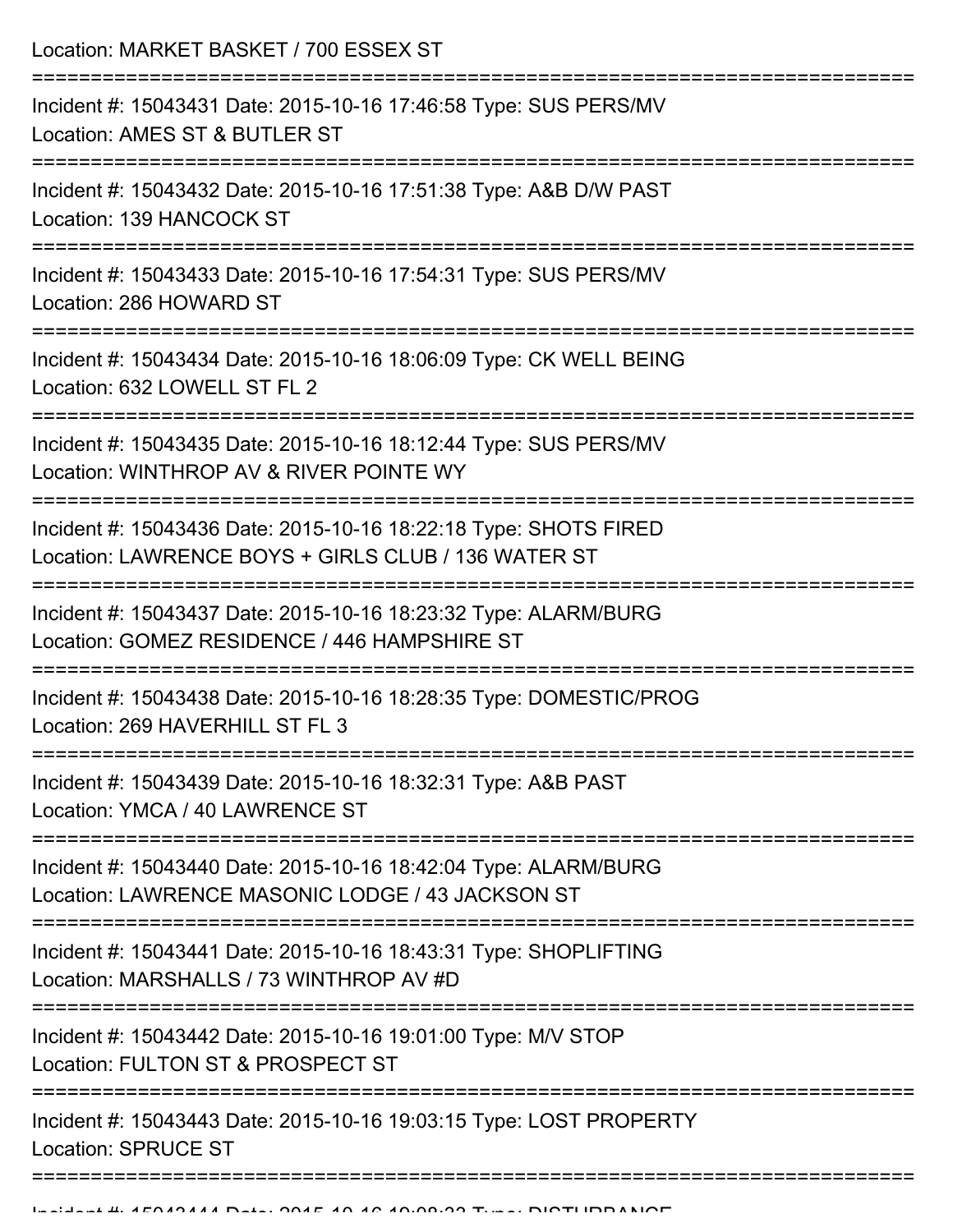Location: 154 SARATOGA ST

| Incident #: 15043445 Date: 2015-10-16 19:18:11 Type: MEDIC SUPPORT<br>Location: WALGREENS / 135 BROADWAY         |
|------------------------------------------------------------------------------------------------------------------|
| Incident #: 15043446 Date: 2015-10-16 19:23:06 Type: DISTURBANCE<br>Location: 18 FERRY ST #A                     |
| Incident #: 15043447 Date: 2015-10-16 20:13:16 Type: INVESTIGATION<br>Location: 90 LOWELL ST                     |
| Incident #: 15043448 Date: 2015-10-16 20:38:53 Type: NOISE ORD<br>Location: 305 PROSPECT ST                      |
| Incident #: 15043449 Date: 2015-10-16 20:40:00 Type: GENERAL SERV<br>Location: AVON ST & JACKSON ST              |
| Incident #: 15043450 Date: 2015-10-16 20:47:35 Type: GENERAL SERV<br>Location: AVON ST & JACKSON ST              |
| Incident #: 15043451 Date: 2015-10-16 21:08:09 Type: ALARM/BURG<br>Location: HENNESSEY SCHOOL / 122 HANCOCK ST   |
| Incident #: 15043452 Date: 2015-10-16 21:18:05 Type: NOISE ORD<br>Location: 25 ROBINSON CT                       |
| Incident #: 15043453 Date: 2015-10-16 21:35:04 Type: M/V STOP<br>Location: 67 WEST ST                            |
| Incident #: 15043454 Date: 2015-10-16 21:37:00 Type: MISSING PERS<br><b>Location: SUMMER ST</b>                  |
| Incident #: 15043455 Date: 2015-10-16 21:42:40 Type: ALARM/BURG<br>Location: RESD; DANIEL BERRIOS / 2 WEBSTER CT |
| Incident #: 15043456 Date: 2015-10-16 21:47:58 Type: NOISE ORD<br>Location: 853 ESSEX ST                         |
| Incident #: 15043457 Date: 2015-10-16 22:00:45 Type: ALARM/BURG<br>Location: MAD RAG / 453 ESSEX ST              |
| Incident #: 15043458 Date: 2015-10-16 22:06:15 Type: MISSING PERS                                                |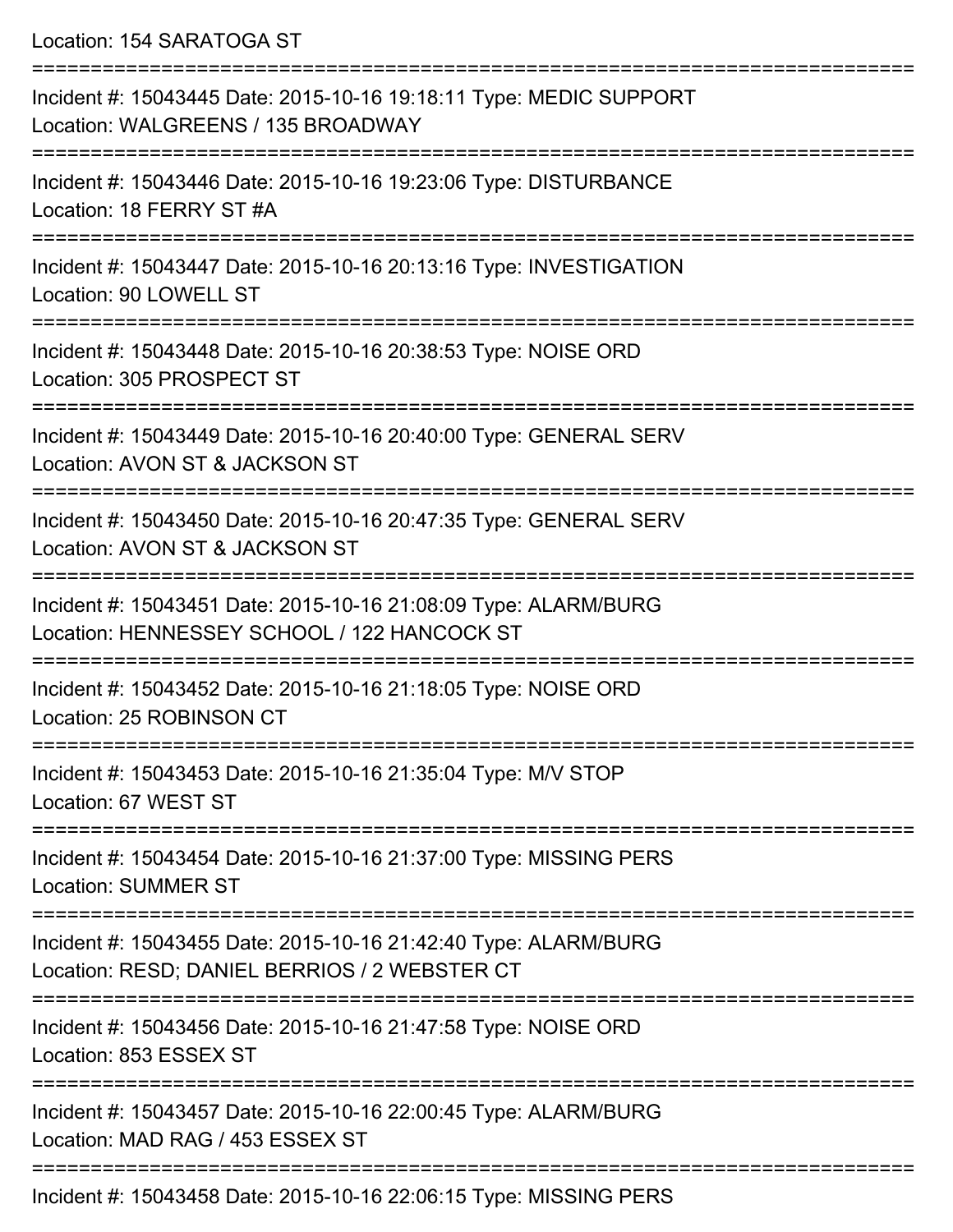| Incident #: 15043459 Date: 2015-10-16 22:08:47 Type: M/V STOP<br>Location: E HAVERHILL ST & SARGENT ST          |
|-----------------------------------------------------------------------------------------------------------------|
| Incident #: 15043461 Date: 2015-10-16 22:13:52 Type: DISTURBANCE<br>Location: 319 HIGH ST FL 1                  |
| Incident #: 15043460 Date: 2015-10-16 22:15:47 Type: M/V STOP<br>Location: 305 ESSEX ST                         |
| Incident #: 15043462 Date: 2015-10-16 22:21:00 Type: NOISE ORD<br>Location: 853 ESSEX ST                        |
| Incident #: 15043463 Date: 2015-10-16 22:25:46 Type: M/V STOP<br>Location: CLIFTON ST & EASTON ST               |
| Incident #: 15043464 Date: 2015-10-16 22:27:40 Type: NEIGHBOR PROB<br>Location: 203 WEST ST                     |
| Incident #: 15043465 Date: 2015-10-16 22:31:38 Type: M/V STOP<br>Location: HIGH ST & PLEASANT ST                |
| Incident #: 15043466 Date: 2015-10-16 22:34:44 Type: ALARM/BURG<br>Location: MARINO AUTO / 39 HAVERHILL ST      |
| Incident #: 15043467 Date: 2015-10-16 22:51:10 Type: ALARM/BURG<br>Location: MULTI SYSTEMS GROUP / 195 LAWREMCE |
| Incident #: 15043468 Date: 2015-10-16 23:00:10 Type: B&E/MV/PROG<br>Location: 1089 ESSEX ST                     |
| Incident #: 15043469 Date: 2015-10-16 23:06:04 Type: DISTURBANCE<br>Location: 27 MARLBORO ST                    |
| Incident #: 15043470 Date: 2015-10-16 23:13:54 Type: VIO CITY ORD<br>Location: BICKNELL TER & RESERVOIR ST      |
| Incident #: 15043471 Date: 2015-10-16 23:19:42 Type: DISTURBANCE<br>Location: 515 ANDOVER ST                    |
| Incident #: 15043472 Date: 2015-10-16 23:23:15 Type: NOISE ORD                                                  |